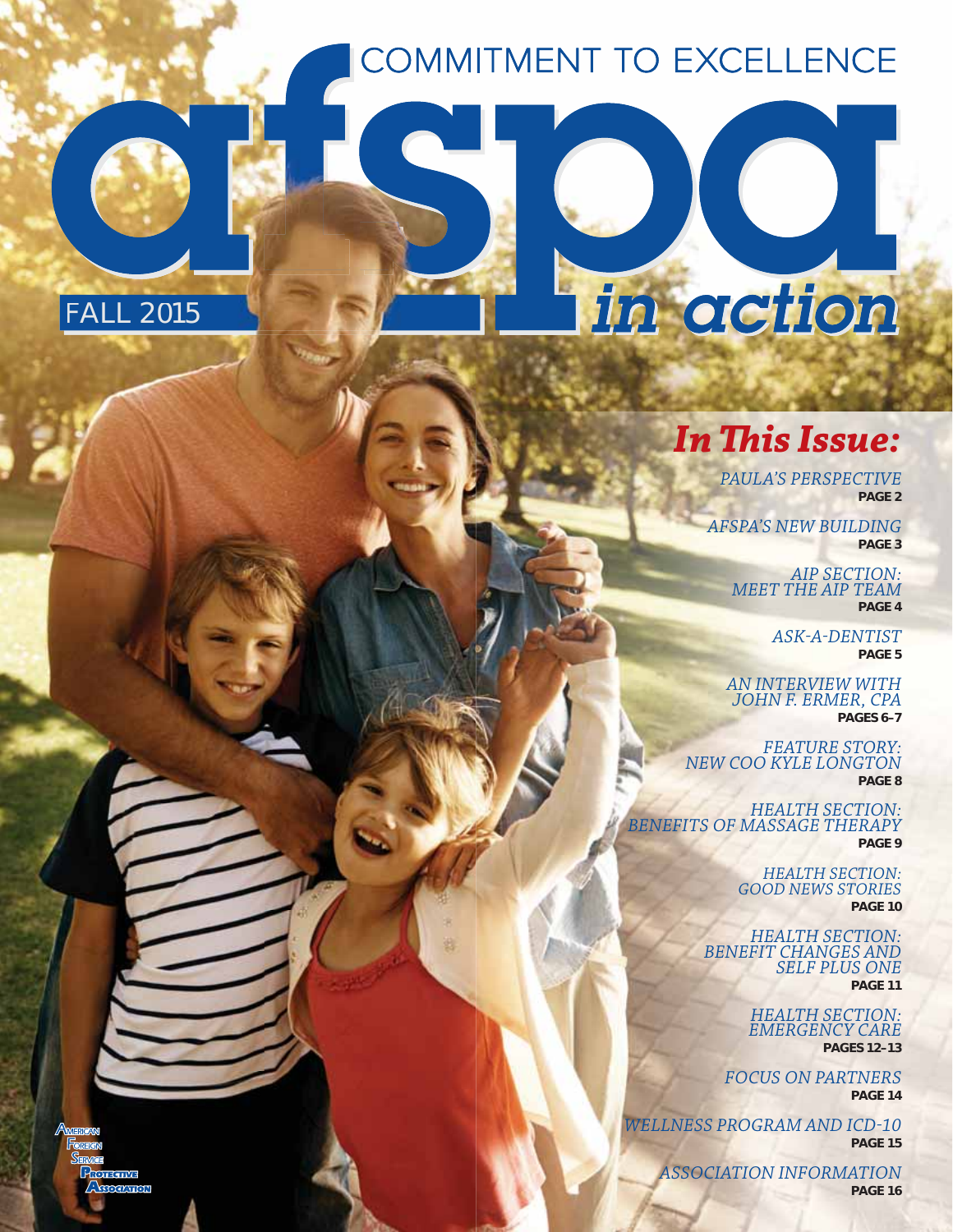

*paula's perspective* aula's perspectiv

#### **WELCOME TO THE NEW AND IMPROVED FALL NEWSLETTER.**

*As you can see from just glancing at this newsletter, we are changing things at the Protective Association. I am pleased to provide you with our annual AFSPA Newsletter, now renamed AFSPA in ACTION — because this has been — and will continue to be — the new normal for us. Please let us know what you think about the newsletter by emailing outreach@afspa.org. We value your feedback.*

The year 2015 has proven to be a busy year for the **Protective Association**. Of course, the delivery and cost of quality health care continues to be on our mind as we work together with the Office of Personnel Management (OPM) to address their initiatives. This newsletter is packed with information about the new Self Plus One Enrollment type, the continued impact of the Affordable Care Act (ACA) and the programs and services we, along with our partners Aetna and ESI, offer. At the same time, we included good news stories and let you get to know the AFSPA staff better.

This newsletter continues the theme, "Commitment to Excellence." As in the recent health newsletter, this theme repeats throughout *AFSPA in Action* but the meaning varies from person to person. We asked the AFSPA staff to define "Commitment to Excellence" in their own words, and you will find their responses throughout this issue. We want you to learn more about the staff and the people who make AFSPA great.

The **FOREIGN SERVICE BENEFIT PLAN (FSBP)** will continue to provide excellent benefits at very competitive premiums. We are pleased to announce a lower premium increase than the FEHB Program average of 7.4% for 2016.

You might be surprised that our Self Plus One premium is slightly higher than the Family premium, which seems counter-intuitive. There is good reason for this. We develop our rates based on the population of our Plan. The majority of members in **FSBP** are, in fact, on the Family plan. Due to demographics, utilization of services and medical costs, more premium is necessary for those in the self plus one category. And because the government contribution for Self Plus One enrollments is smaller than the government contribution for Self and Family enrollments, Self Plus One enrollees will pay a higher enrollee contribution. **If you are a two-party family, you do not have to enroll in Self Plus One.** Therefore, our focus was toward the family rate, which affects the majority of the **FSBP** enrollees.

#### **FOREIGN SERVICE BENEFIT PLAN 2016 PREMIUMS**

| <b>BI-WEEKLY PREMIUM</b> |               |             | <b>MONTHLY PREMIUM</b> |                      |             |
|--------------------------|---------------|-------------|------------------------|----------------------|-------------|
| Self Only                | Self Plus One | Family      | <b>Self Only</b>       | <b>Self Plus One</b> | Family      |
| Code<br>401              | Code<br>403   | Code<br>402 | Code<br>401            | Code<br>403          | Code<br>402 |
| \$63.17                  | \$157.96      | \$156.29    | \$136.88               | \$342.24             | \$338.63    |

**FSBP** remains committed to providing members with benefits and programs to help get them healthy and remain healthy. Your wellness is a main focus for us and over the years, we have added programs and services to support your goals. In 2016, we will provide a new and fresh comprehensive *Living Well Together* Program that will "Surround You with Care." Our Wellness Incentive Program is designed to give you choices to take that first step with the Health Risk Assessment, Biometric Screening, and Healthy Action Incentives. Read more about the program on page 15.

With over 40% of the FSBP membership being overseas at any given time and the challenges they face vis-à-vis tax implications, we felt it was important to provide a program for legal/tax consultation to assist with these confusing issues. Please see the summary of my interview with John Ermer on pages 6 and 7. It explains the complicated rules around the Affordable Care Act's (ACA) individual shared responsibility mandate and its impact on AFSPA members who live abroad, regardless of the FEHB plan you have.

This newsletter includes valuable information about AFSPA's Ancillary Insurance Programs. These programs are growing in numbers and expanding in services. There is a new disability plan coming in 2016 and you can read about it in this issue. We also included a section called "Ask-a-Dentist." From this article, you will learn vital information about oral health. Please explore our dental coverage as well as our life insurance, travel insurance, and other useful programs. All our additional services compliment **FSBP** very well.

Our membership numbers continue to grow, as reported last year. In fact, FSBP is responsible for the healthcare of almost 58,000 lives, a 9.2% increase over last year alone. The growth does bring significant challenges in IT, staffing, and space - to name a few. These are good challenges, but important ones nonetheless.

To that end, I am pleased to announce that we have moved our headquarters to a much larger space at **1620**  L Street NW, Suite 800, Washington DC. I will miss our beautiful townhouses on N Street that served as our home for over 25 years. But as wonderful as the N Street location was, it was not conducive to the work of today's Protective Association. Please refer to the pictures of our new HQ on page 3 – yes, almost the entire 8th floor – of the **Protective Association**.

So a lot of change and growth has occurred over the last few years. But one thing has not changed - and that is the personal relationship we have with our members. Every member of the AFSPA team is committed to serving you. We want to hear what you think. Email outreach@afspa.org to share your feedback.

The **Protective Association** strives every day to deliver on our mission and to provide the level of "unparalleled service" our members have come to expect. Thank you for your trust in us and for giving us the opportunity to serve you.

To your health,

Pank 5 fatcul

Paula S. Jakub, RHU

*board of directors*

**Thomas M. Tracy,** *Chairman* **Richard J. Shinnick,** *Vice Chairman* **Sarah R. Horsey,** *Secretary/Treasurer* **Kathleen T. Austin-Ferguson,** *Director* **Joan M. Clark,** *Director* **Frank Coulter,** *Director*  **Jan A. Mohr,** *Director*

**Phyllis E. Oakley,** *Director*  **James D. Whitten,** *Director*

Chief Executive Officer **Paula S. Jakub, RHU** *Executive Vice President* Chief Operating Officer

**Kyle Longton**

**Members of the Board of Directors are Career Foreign Service or other Executive Branch personnel, on active duty or retired. They serve the Association without compensation.**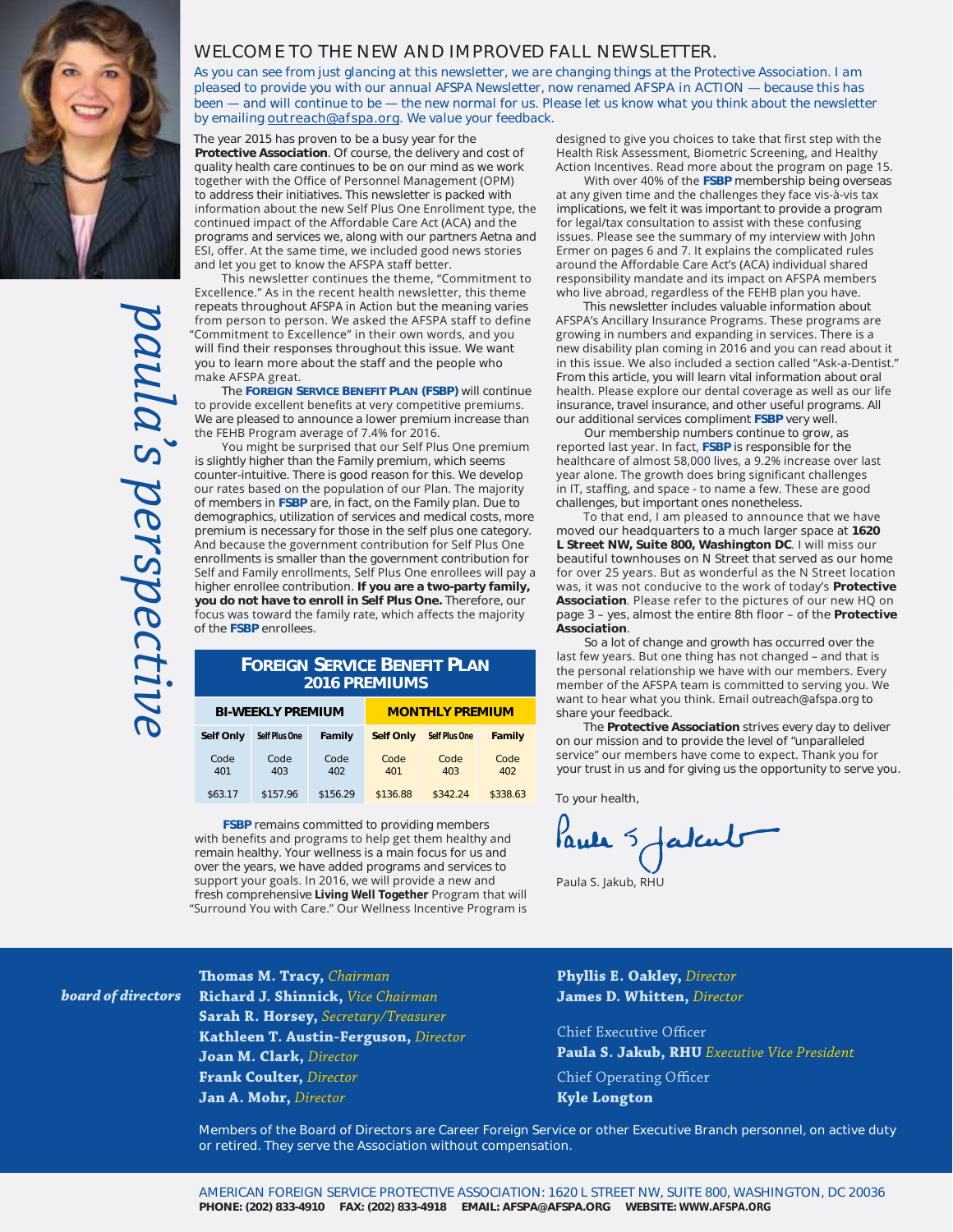### *LAST DAY IN OLD OFFICE*







The **American Foreign Service Protective Association (AFSPA)** has moved to 1620 L Street NW, Suite 800, Washington DC 20036. The first day at the new site was completed September 14, 2015. The new building - located only a few blocks from AFSPA's previous location, and within two blocks of four Metro lines (Blue, Orange, Silver, and Red) - remains easily accessible to AFSPA members. The Protective Association has experienced tremendous growth over the last several years, which prompted the need to move. The new building will accommodate the ongoing growth and enable AFSPA to continue to provide the unparalleled customer service our members expect. For more information on AFSPA's new location, please visit *www.AFSPA.org*.





*FIRST DAY IN NEW OFFICE*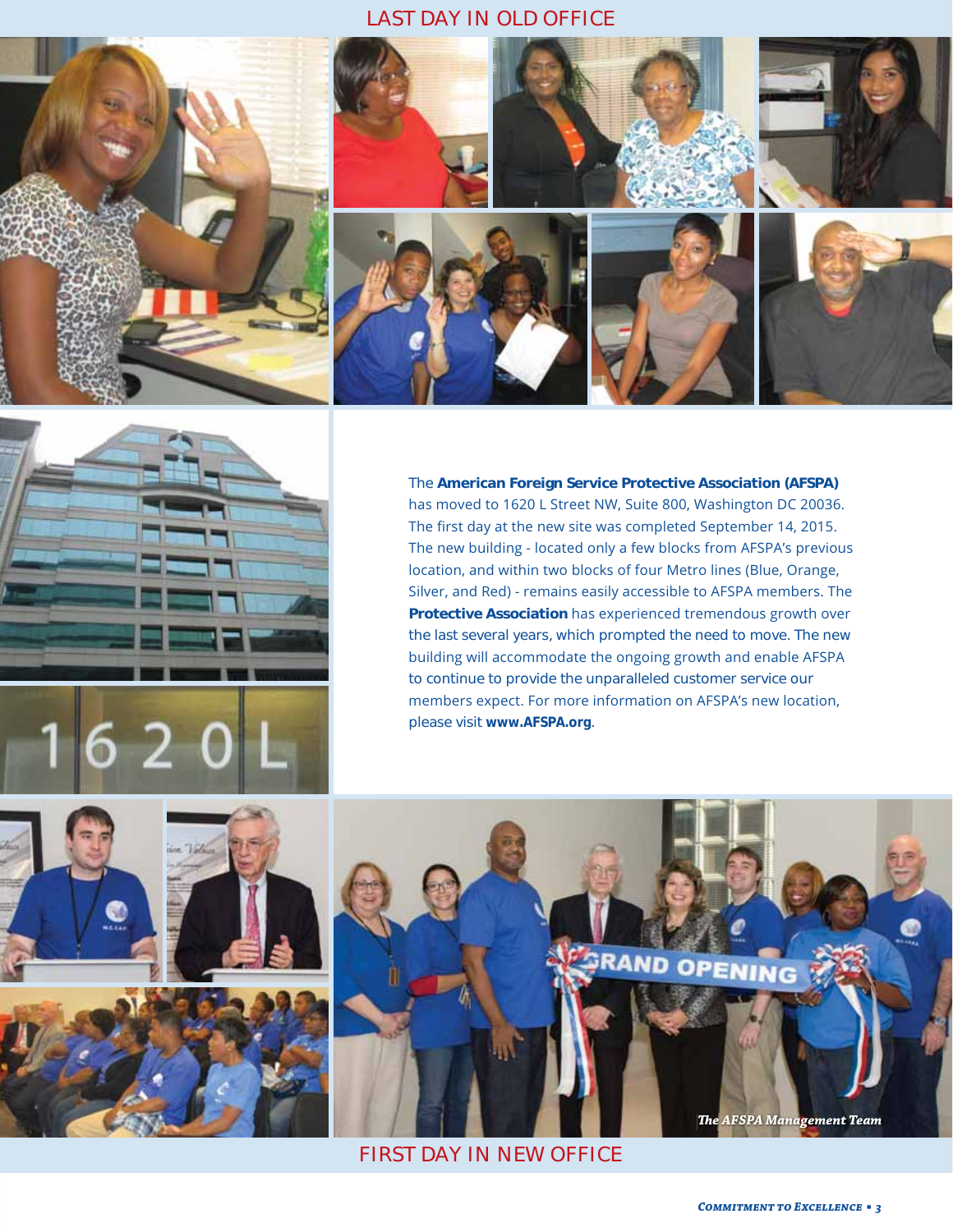# *Meet the AIP Team*

*Ancillary Insurance Programs (AIP) offer and administer other insurances and services outside of FSBP. This includes supplemental dental insurance, life insurance, legal and financial planning services, just to name a few. To learn more, please visit www.AFSPA.org. We asked the AIP team about their Commitment to Excellence and this is what they said…*







# **Adrienne Coleman-Seabrooks**

*Supervisor of Ancillary Insurance Programs with AFSPA Nine years*

### **What does Commitment to Excellence mean to you?**

*"I believe that a Commitment to Excellence is a continuous process in which you push yourself to be the very best that you can be in every aspect of life. It means to strive to be the best you can be as a coworker, as a mentor, and as a leader. If you continuously try to go above and beyond, in every aspect of your work life, you will hit the mark!"*

*Congratulations to Adrienne for being promoted to Supervisor of Ancillary Insurance Programs in July 2015.*







# **Sherell Dixon**

*Jr. Customer Service Representative, Ancillary Insurance Programs • Started August 2015*

### **What does Commitment to Excellence mean to you?**

*"To me, Commitment to Excellence means to make a plan to demand more of yourself in order to create ways to exceed expectations in that area. It means to be dedicated to going that extra mile to meet a goal and receive positive results."*



# *Welcome the Newest AIP Staff Member!* يعتنا

# **What does Commitment to Excellence mean to you?**

*"Commitment to Excellence means to persistently create better ways of doing things. I do not rest on my accomplishments, but rather build on them in my personal and professional journey to be the best I can be. It also means demanding more of myself than my members do."*



# **Velita Johnson**

*Administrative Assistant, Ancillary Insurance Programs*

*Started September 2015*



# **About Velita Johnson**

Velita has a strong administrative and customer service background. She prides herself on being a wellrounded person who is professional, reliable, personable, and positive in all aspects of her life. She comes with over 30 years of work experience. She is excited about being a part of the AFSPA team and looks forward to her contribution to the continued success and growth of the American Foreign Service Protective Association.

٠

 $x^*$ *<u>Change</u>* 

× **ANARAS** *COMMITMENT TO EXCELLENCE*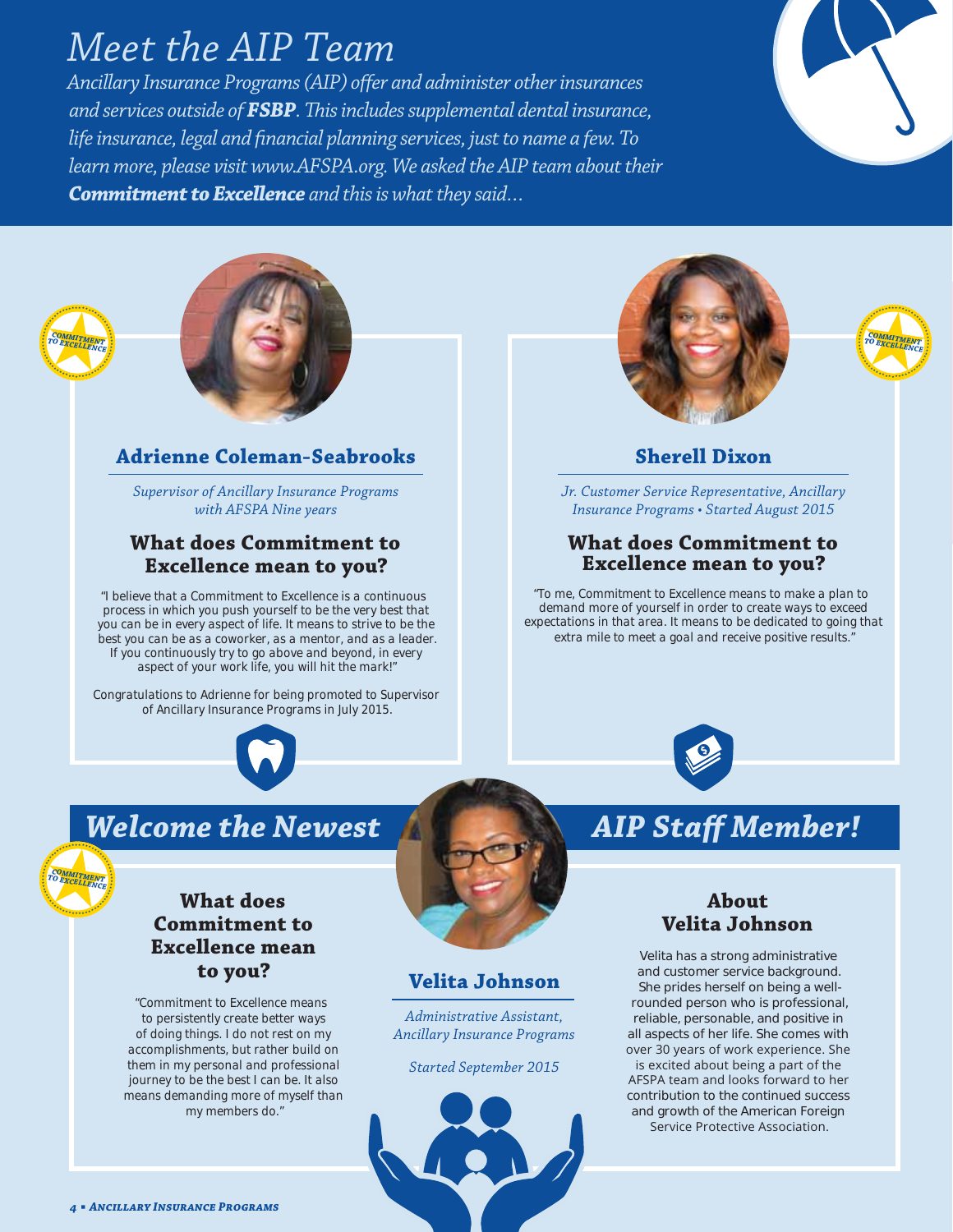# *Ask-A-Dentist*

*Creating a Beautiful Smile by Dr. Marcus S. Tappan*

Marcus S. Tappan, DDS, has been improving smiles for over 28 years. A graduate of Howard University School of Dentistry and a Major in the Army Dental Corps for seven years, he now has a thriving practice located in Silver Spring, Maryland. Dr. Tappan agreed to share his knowledge with AFSPA on improving our smile. Please see his article below.





According to an old saying, "the eyes are the windows to the soul," but to many people it's the smile that says more about you than anything else. A beautiful smile can make you feel better about yourself and project confidence and friendliness to everyone you meet. It also can enhance your opportunities both professionally and personally.

For some people, material possessions like expensive cars, jewelry, and clothes help them to feel accepted and respected. However, it is our smile that truly boosts our self-esteem and gives us that winning edge. The first steps toward creating

a beautiful smile can be taken at

home. Effective brushing with a quality toothpaste and flossing at least twice a day can make an immediate difference in the way your teeth look and feel. Regular visits to your dentist for check-ups and cleaning are also a vital component of healthy dental care.

If your gums are swollen, red or bleed easily when brushing and flossing, you may need more than just a regular dental cleaning. These symptoms may be the sign of periodontal disease, a bacterial infection of the gums, bones, and ligaments that hold the teeth in place. This may require further, more advanced treatment.

The American Dental Association states that more than 75 percent of all Americans have some form of periodontal disease, which begins as a buildup of plaque and calculus in and around the gum line. As the disease progresses, it leads to bone recession, tooth mobility, and eventually tooth loss.

When properly diagnosed with a full series of x-rays and periodontal charting of the gums, this disease usually can be treated with deep scaling and antibiotic therapy. However, in severe cases, further treatment is necessary to correct the problem. Periodontal disease has been associated with heart disease, stroke, high blood pressure, diabetes, and is a contributor to premature births and low birth-weight babies.

Once your gums are healthy and disease free, the next step in creating that winning smile is to repair or replace any decayed teeth or leaking fillings. Removing the old existing fillings or decay, and replacing them with new, white, tooth colored fillings can accomplish this. If the defective filling is too large to replace with a tooth colored filling or a large portion of the tooth is removed, a procedure to rebuild the tooth may need to be done to stabilize and strengthen it. A crown or tooth-colored porcelain onlay may be recommended. These alternatives offer both aesthetics and strength to the weakened tooth.

# *Today, there are many techniques to improve your smile*

A true dental makeover begins with an analysis of the existing teeth and desired appearance. The teeth need to match properly in color, shape, and size.

Several different techniques can be used to improve the color of your teeth. Bleaching is a method used to whiten teeth. This can be done in the dentist's office with a high intensity light or by wearing custom made acrylic trays at home. After the desired shade is achieved, the dentist can begin to create your new smile.

Crowns, bridges, implants, veneers, and orthodontics are all procedures that improve the shape, size and position of your teeth to change the appearance of your smile.

Crowns are made of metal and porcelain and are placed over teeth to rebuild worn, broken down teeth and restore strength, durability, and aesthetics to them.

Bridges are two or more porcelain crowns fused together to replace missing teeth and to restore the natural bite.

Implants also help restore the bite; however, they are single units like your natural teeth. Implants, made of a titanium cylinder, are placed in the area where teeth are missing to replace their form and function, the same way that tooth roots support natural teeth. They can be used to replace a single tooth or as anchors to support a fixed bridge.

Veneers are composite or porcelain coverings placed over the front teeth to alter size, shape and discolorations. Orthodontics are braces or appliances to move existing teeth into straight positioning.

When the procedures are completed and the dental makeover is done, the results can be an eye-catching smile that radiates selfconfidence, charm, warmth, and beauty.

*For more information on Dr. Tappan, please visit www.drtappan.com.*



*AFSPA sponsors four dental plans to meet your needs, Whether you are in the U.S. or abroad. We offer personalized customer service and timely responses to emails. For more details on AFSPA's dental plans, please visit www.AFSPA.org/dental.*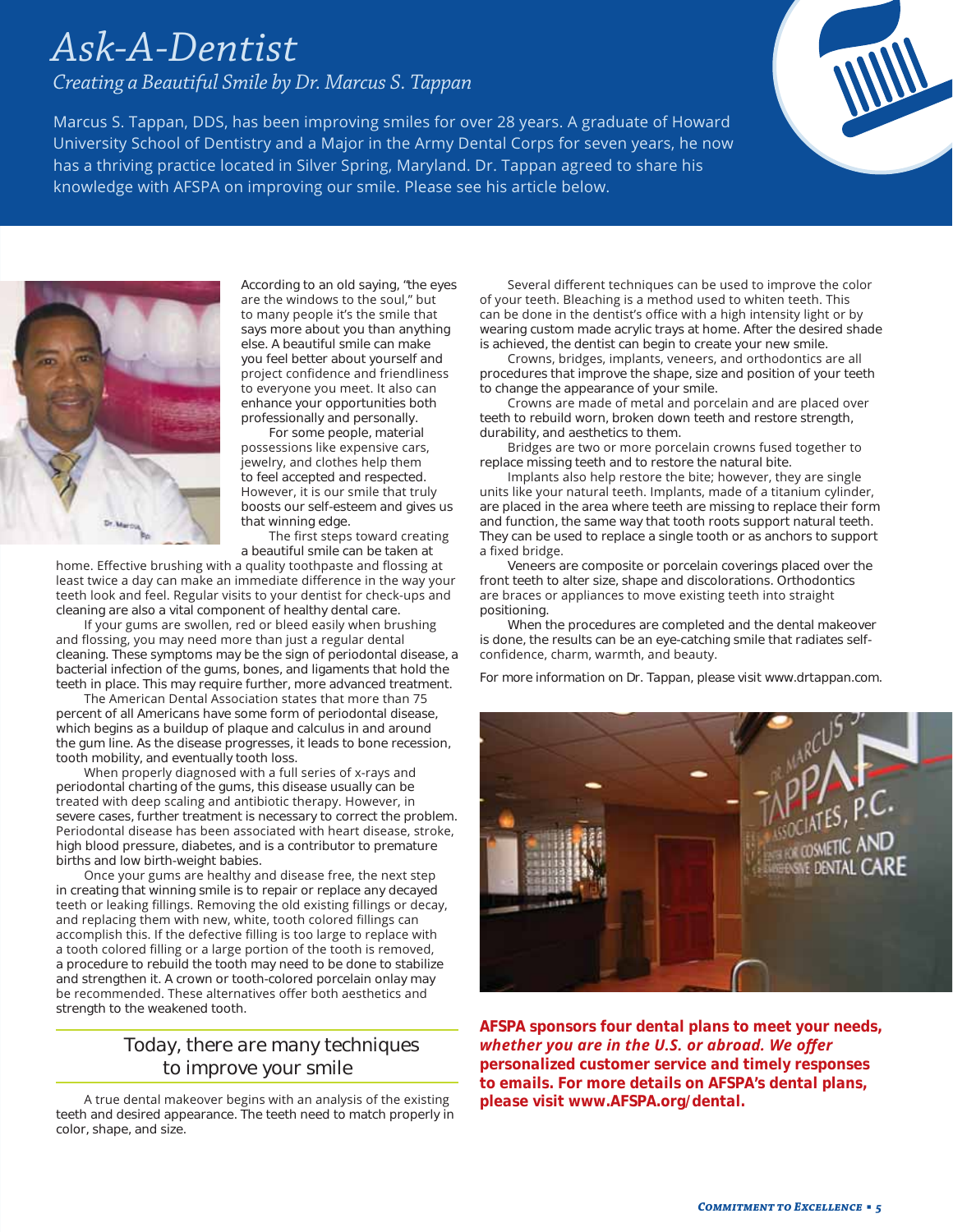# *An Interview with John F. Ermer, CPA*

*John F. Ermer,* a certified public accountant, recently answered questions about the Affordable Care Act's (ACA) individual shared responsibility mandate and its impact on AFSPA members who live abroad. Mr. Ermer is a partner in the accounting firm of Beers, Hamerman, Cohen, Burger, P.C., in New Haven, Connecticut. He earned a Master of Business Administration from Texas A&M University and a Master of Science in Taxation from the University of Hartford. We hope you gain a better understanding from his in-depth interview.



*QUESTION: Members often ask for information about the ACA's individual shared responsibility mandate. Can you explain the mandate?* 

**ANSWER:** It is a provision in the Internal Revenue Code that

requires individuals to maintain health insurance throughout the year that qualifies as minimum essential coverage. In the United States, most employer-sponsored and government-sponsored health care plans qualify as minimum essential coverage, as does the **FOREIGN SERVICE BENEFIT PLAN.**

The "Questions and Answers on the Individual Shared Responsibility Provision" on the IRS website provide a great deal of helpful information on this mandate, including what constitutes minimum essential coverage. Visit *www.irs.gov/ Affordable-Care-Act/Individuals*and-Families/Questions-and-



*QUESTION: How do members report their compliance with the mandate?*

**ANSWER:** There are two key things to know about this. First, if you are married, filing a joint return, and you, your spouse and

your dependent children have minimum essential coverage for all of 2015, just check the "Full-year coverage" box on the second page of Form 1040 and you are done. Alternatively, if someone in your family did not have minimum essential coverage for all of 2015, then you do not check the Full-year coverage box. You would file Form 8965 with your tax return to show who in your family did not have qualifying coverage, for what months and whether or not the individuals who did not have coverage are eligible for an exemption. This is what five million people did not do on their 2014 tax returns. They did not check the full year coverage box and they did not file Form 8965 with their tax return. You must do one or the other, but not both.

Answers-on-the-Individual-Shared-Responsibility-Provision.

#### *QUESTION: What is the penalty for non-compliance?*

**ANSWER:** The government calls the penalty the "individual shared responsibility payment," and it is calculated in two different ways. The taxpayer pays the higher of the two calculations.

For 2015, it is the higher of a penalty based on 2% of your household income or a flat dollar amount of \$325 per individual (\$162.50 per child under 18) not to exceed a maximum of \$975. Many people just consider the flat dollar amount penalty, which is more modest in amount. However, a higher income person who does not have minimum essential coverage during 2015 could pay the penalty based on 2% of household income. This is capped at \$2,484 for one individual without coverage for the entire year, but could be as much as \$12,420 for a family with five individuals who lacked coverage all year. Both penalties are pro-rated by the number of months in the year that the individual(s) did not have qualifying coverage. If you are interested, there are worksheets in the instructions for IRS Form 8965 on the IRS website that show you exactly how to calculate the penalty.

Remember that these penalties apply if you or someone in your household did not have minimum essential coverage for all or a portion of 2015 and do not qualify for an exemption. We will talk about exemptions later.

#### *QUESTION: Who is responsible for the penalty?*

**ANSWER:** Taxpayers are responsible for paying the penalty for themselves and for anyone that they can claim as a dependent on their tax return. Remember that children are required to have minimum essential coverage, as well as adults. If applicable, the penalty is reported on the annual Form 1040 of the taxpayers (not the dependents).

#### *QUESTION: Do members need to report exemptions?*

**ANSWER:** Yes, exemptions are critical. The government says that in 2014, about 300,000 taxpayers overpaid their income taxes because they did not take exemptions from the minimum essential coverage mandate to which they were entitled. The IRS is in the process of sending letters to these taxpayers who incorrectly paid 2014 individual shared responsibility payments.

As mentioned, exemptions from the requirement to maintain minimum essential coverage are claimed on the Form 8965. The second page of the Form 8965 instructions for 2014 contain the list of available coverage exemptions. The following two exemptions are the most applicable to AFSPA members living abroad: the short coverage gap exemption (Code B) and the citizens living abroad and certain noncitizens exemption (Code C).

#### *QUESTION:* Can you discuss how the mandate affects family arrangements which are common for foreign service officers *(FSOs) and Department of Defense civilians who live abroad?*

**ANSWER:** Let us start with the simplest example. An FSO (Frances Doe) and her U.S. citizen husband (Jack Doe) and US citizen kids live in Pakistan where Frances is stationed. If the whole family is covered by the **FOREIGN SERVICE BENEFIT PLAN** for all of 2015, then Frances and Jack simply check the Full-year coverage box on page 2 of their joint 2015 Form 1040.

In an alternative scenario, let's say that Jack is a Pakistani hational and their kids are dual citizens of the U.S. and Pakistan. Let's further assume that Frances and Jack have elected to file a joint U.S. income tax return for 2015, so the nonresident spouse is treated as a U.S. resident. (Bear in mind that as a nonresident Pakistani national with no U.S. income, Jack is not required to file a U.S. tax return, but he can elect to file a U.S. return with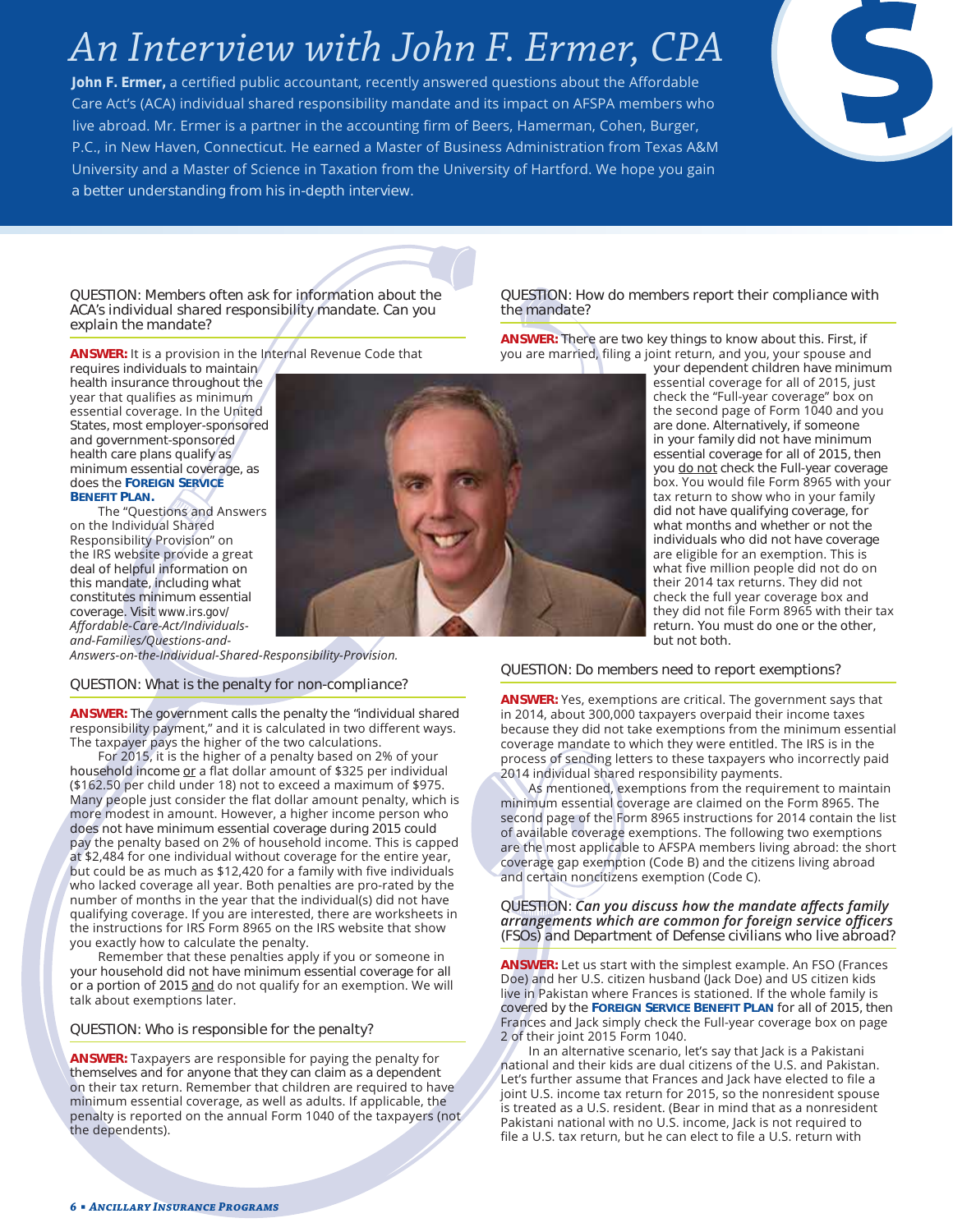Frances and may do so if it is advantageous for tax purposes.) If the entire family is covered by **FSBP**, the results are the same as in the first example. If Jack and the children have coverage from Jack's Pakistani employer and only Frances is covered by the FSBP, then Frances and Jack do not check the Full-year coverage box on their 2015 Form 1040 and they must attach a Form 8965. On Form 8965, they can claim Exemption C for Jack and the children for all of 2015, most likely on the basis of being bona fide residents of Pakistan.

In another alternative, let us assume the family moves to the U.S. on May 15, 2015. Jack left his job with the Pakistani employer, and Jack and the kids became covered under FSBP for the rest of the year beginning on June 1, 2015. On their joint U.S. tax return, Frances and Jack would file Form 8965 and take two exemptions each for Jack and the kids. For the period of January through May 2015, Jack and the children would claim Exemption C as bona fide residents of a foreign country. For June 2015, Jack and the children would claim Exemption B for a short coverage gap of less than three months, and then they were covered for the rest of 2015.

#### *QUESTION: How will the IRS know that a member has FSBP coverage?*

**ANSWER:** Beginning with the 2015 tax year, health care insurers including FSBP are required to send each member a Form 1095-B verifying that the insured and applicable people in his or her family had qualifying coverage and for what months during the year the coverage was in place. The Form 1095-B for 2015 must be sent to members by January 31, 2016 and a copy is also sent to the IRS for the agency to verify coverage.

*QUESTION: Thanks very much for your information on this important topic. The examples you provided are great, but each situation is unique. How can our members contact you about their individual circumstances?* 

**ANSWER:** I can be reached by phone at 203-787-6527 or by email jermer@bhcbcpa.com.



**Beers, Hamerman, Cohen & Burger, P.C., Refaure 1 Given Creams and Services from a group of five CPA tax accountants each with at least 10-years of accounting experience.**

#### *AFSPA Members receive:*

- $\blacksquare$  A complimentary 20-minute consultation to ask tax questions. Just identify yourself as an AFSPA member when you call or email.
- A 10% discount on standard hourly rates.
- A dedicated secure email address to ask questions.
- A letter of understanding prior to services being rendered.

New tax laws are an annual occurrence and can be very confusing. Let the CPA professionals alleviate your "tax anxiety" and provide assistance.

To reach Beers, Hamerman, Cohen & Burger, P.C., please email taxinquiry@bhcbcpa.com or call John Ermer, Sharon Brune, Martin Bernstein, Nicholas Iwanec, or Rosemary McGovern at 203-787-6527.

The following two exemptions are the most applicable to AFSPA members living abroad: the short coverage gap *exemption (Code B)* and *the citizens living abroad and certain noncitizens exemption (Code C).*

# **DID YOU KNOW…**

You do not need an open season to apply for your AFSPA Life Insurance Plans; you may do that at any time. You also may apply to increase your coverage at anytime due to a qualifying life event (e.g., marriage, divorce, death of a spouse, birth of a child, etc.). All you have to do is submit an updated application. *Learn more at www.AFSPA.org.*

### **NEW THINGS ARE HAPPENING FOR DISABILITY AND LIFE INSURANCE IN 2016!**

AFSPA prides itself for checking the current insurance marketplace to determine if there is a program that will address our members' current and future needs. We are happy to announce two specific program enhancements that will be offered/updated in early 2016.

#### *1. A New Disability Income Protection Plan, underwritten by CIGNA, will be available early 2016 that:*

- Does not require a health application
- Offers a 2-year and 5-year benefit option
- Covers pregnancy and complications
- Covers war and terrorism
- Provides 60% of your monthly earnings (\$5K monthly maximum)
- Offers a fixed premium structure-does not increase as you age
- Covers stateside and overseas
- Pays a 3-month survivor benefit to your family

You must work at least 30 hours a week to qualify. Please watch our website for announcements regarding this new offering! NOTE: If you currently are enrolled in our Lloyd's of London disability plan, you may change to the CIGNA plan or keep your current coverage.

**2. Term Life Insurance,** underwritten by Prudential Insurance Company of America, is extending coverage to age 80 versus **the current age 70**. You can keep your life insurance for a longer period of time!

#### **PLEASE WATCH OUR WEBSITE FOR THE ANNOUNCEMENT AND DETAILS IN EARLY 2016!**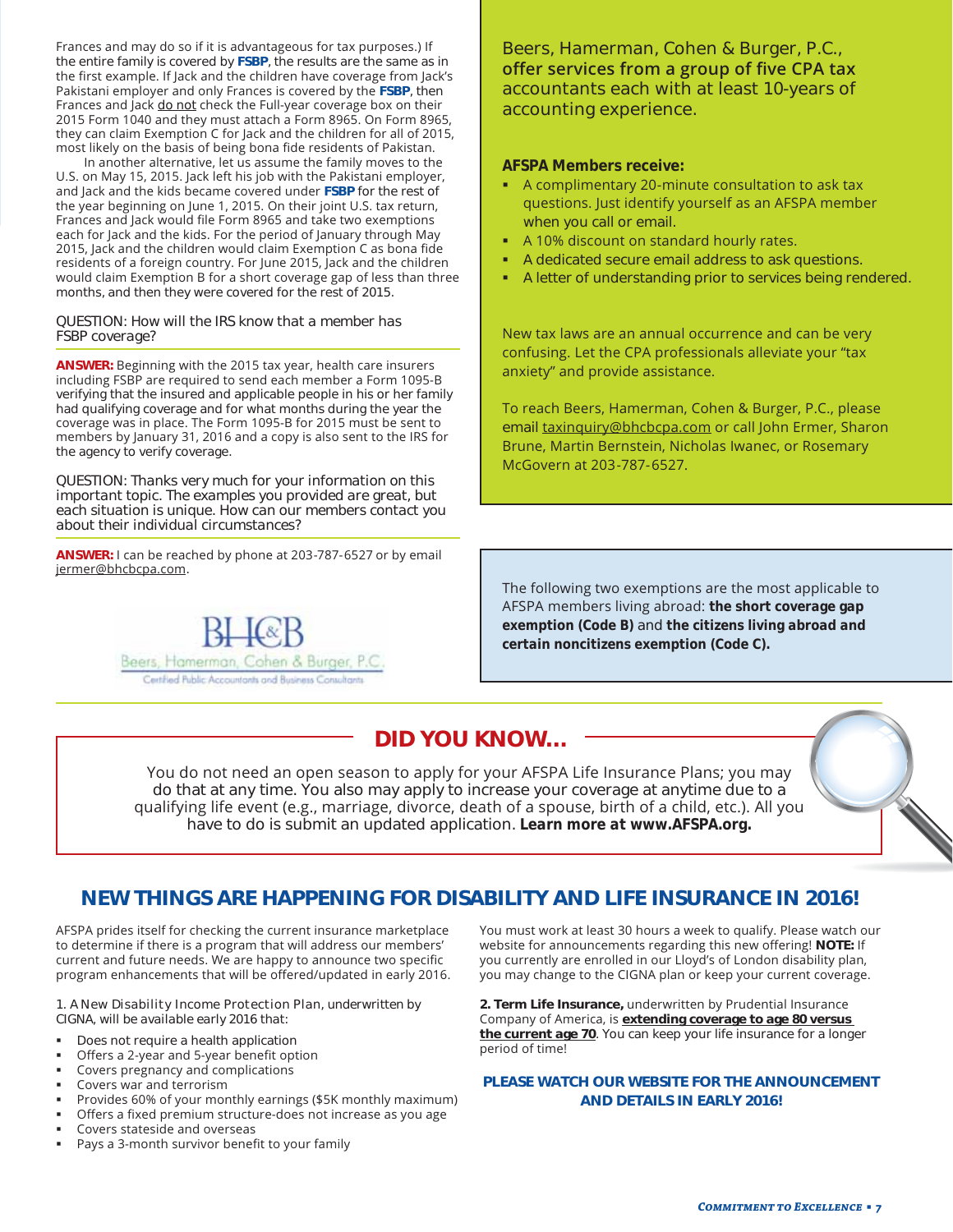# *Welcome AFSPA's New COO*

*The Mind of a Business, The Heart of an Association* 

*By Nne-Nne Abanobi, Outreach and Marketing Manager*

The year 2015 marked<br>
a monumental year<br>
for **Christopher**<br> **"Kyle" Longton**, as<br>
the earned the title<br>
of Chief Operating<br>
Officer (COO) of the<br>
American Foreign<br>
Service Protective<br>
Association. Prior to his January<br>
pro a monumental year for **Christopher "Kyle" Longton**, as he earned the title of Chief Operating Officer (COO) of the American Foreign Service Protective

Association. Prior to his January promotion, he served as the organization's Administrative Manager. Those duties involved overseeing the physical building and serving as the office manager. But as the COO, Kyle oversees much more. Under the direction of CEO, Paula lakub. he manages the day-to-day operations of the entire organization. During his time in this role, Kyle Longton has made a strong impression at AFSPA.

Over recent years, the Protective Association has grown larger and more complex. To better serve our members, someone was needed to manage this much-welcomed growth. Kyle has proven to be the right person to get AFSPA to the next level. He takes his work seriously and motivates all those around him. As COO, he wants to "help the organization and the staff move forward and grow in a controlled way."

*I like the opportunity to support members on a daily basis and ultimately, make their lives easier."*

Kyle's greatest accomplishment during his tenure was leading AFSPA's move to the new building (mentioned on page three). The relocation was deemed necessary to house all our services. "We needed to expand to better serve our members," he said. Kyle introduced the idea, identified the property, and took the necessary steps to make the move happen. Kyle also oversaw the transition process and chose the design elements for the new space. AFSPA found a new home at 1620 L Street NW, Suite 800, Washington DC 20036.

In addition, Kyle tirelessly works to provide unparalleled service to AFSPA members. He said, "I like the opportunity to support members on a daily basis and ultimately, make their lives easier." Kyle describes himself as someone who cares about people. He likes to be available to help. He understands that members are not just numbers or names, but they are



actual people. "Service to others means a lot, but it is not always common," he said. Kyle sees the Association as an advocate for its members, whether they are serving abroad or in the U.S.

Kyle enjoys his present position because no day is routine. He constantly is learning and growing. "My role at AFSPA has expanded steadily. I oversee the

more members. Kyle also plans to expand AIP, making AFSPA a "one-stop shop" for our members' health care needs. "I want to continue being a leader in the FEHB Program and a premier insurance choice at home and overseas."

Kyle possesses a strong background working with the Foreign Service community. In April 2013, Kyle came to AFSPA very qualified and seasoned in international matters. His five years of previous employment at DACOR, an organization of foreign affairs professionals, prepared him to work at AFSPA. In addition, Kyle received his undergraduate education from Centre College in Danville, Kentucky, majoring in International Studies. He then earned a master's degree in International Affairs at The George Washington University. The combined experience and education matched well with AFSPA's mission, vision, and values.

In general, Kyle believes in valuing people; from anyone you meet on the street to people who work for you. He treats people with dignity and respect; and likes being known as someone who



*Chief Operating Officer (COO) Christopher "Kyle" Longton & AFSPA CEO, Paula Jakub*

overall daily operations for the Association. I handle the Ancillary Insurance Programs (AIP), Human Resources, Administration, IT, and Outreach," Kyle said. "Fortunately, I work with great managers that make my job easier." In addition, Paula Jakub and Kyle have developed an effective and dynamic partnership.

As for the future of AFSPA, Kyle wants to offer more personalized service. This involves exploring new opportunities through emerging technologies. He wants to grow AFSPA's overseas presence. He envisions interfacing with more people and

cares. Kyle is proud of being innovative and aware of the big picture. At AFSPA, he excels at having the mind of a business and the heart of an association.

*AFSPA is glad to have Kyle as Chief*  **Operating Officer. We wish him many years** *of success.*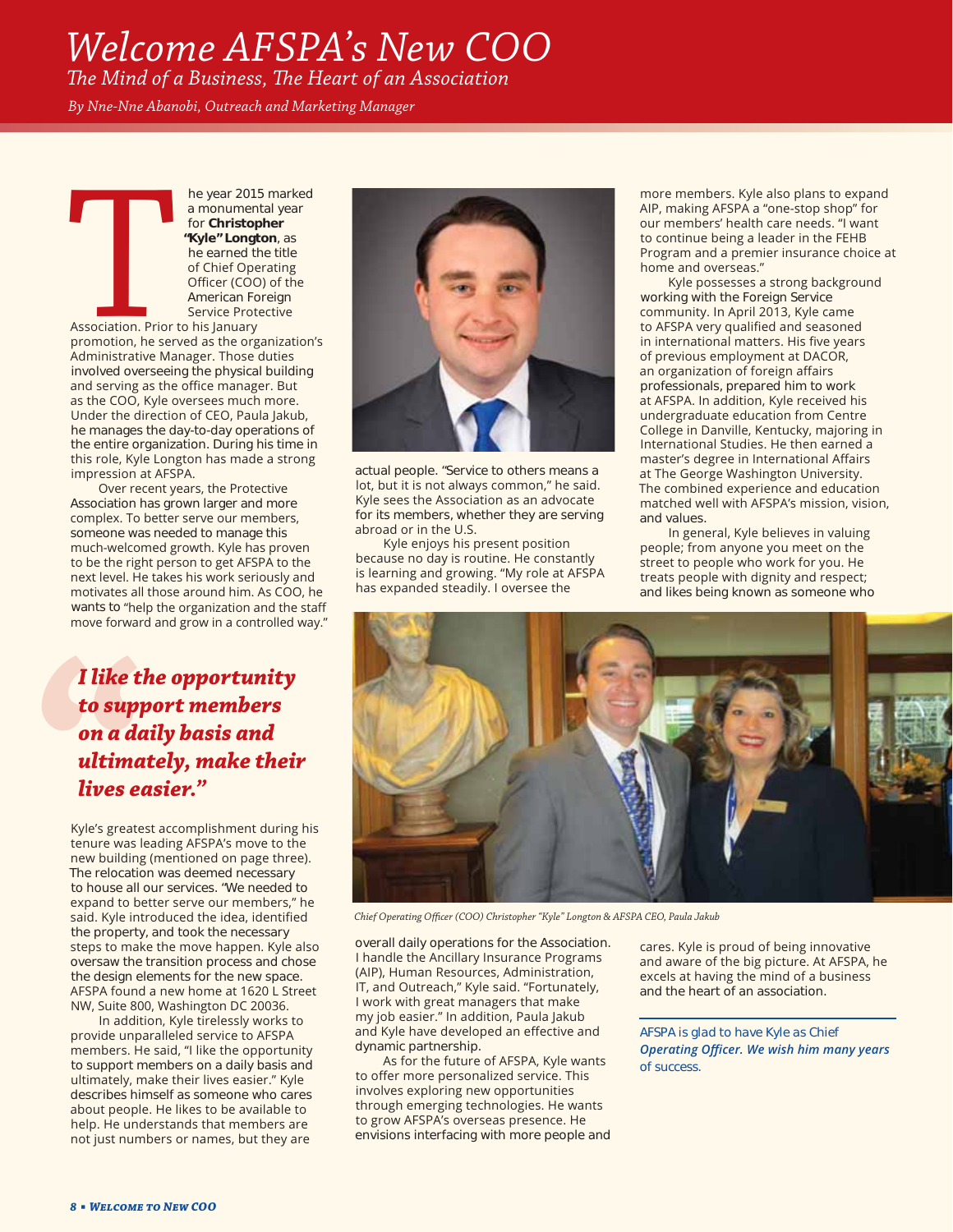# *The Benefits of Massage Therapy*

*Using Your Massage Therapy Benefits* 

*By Ashley Garrison, Outreach and Marketing Coordinator*



# WHAT IS MASSAGE **THERAPY**

Recently, we talked to leanetta loseph, owner of **Spa Flow Mobile Therapy**  & Wellness in the Washington, DC Metropolitan area to learn more about massage and its benefits. "Massage therapy is the manipulation of the muscles for injury recovery and relaxation," she said. Jeanetta attended Temple University for Athletic Training and continued her education at Georgetown University.

During this time, she realized how beneficial massage therapy was for injury recovery and decided to further her knowledge and expand into massage therapy. In 2002, she graduated from the Baltimore School of Massage and began her career as a massage therapist.

According to Jeannetta, the earliest records of massage therapy originated in China. The practice migrated into Japan and then later to the Romans between 200 to 100 B.C. Other countries besides the U.S. are more open to "alternative" healing methods. She shared approximately 78% of the U.S. has never experienced a massage. To Americans, the method is more unconventional, whereas massage is deemed traditional in other parts of the world. Jeanetta explained how medicine is

moving towards preventative care to help maintain healthier minds and bodies.

Usually when we go on a vacation or decide to pamper ourselves because of all the hard work we do, we make an appointment at our favorite massage parlor. The question is, how often do we actually do that? Once every five years, maybe. Jeanetta stated there is a connection between our mind and body "the mental and physical are intertwined." Massage therapy releases endorphins that helps reduce stress and depression. Massage also helps with reducing blood clotting, pain management, and injury recovery.

*Look for a therapist to meet your needs, a therapist that fits you."*

#### *There are many different types of massages that cater to anyone and everyone's needs:*

*Swedish: One of the most common methods of massage therapy where long and soothing strokes are used for overall relaxation*

*Deep Tissue: Similar to Swedish, but with more focused and deeper pressure applied targeting acute and chronic tension*

*Hot Stone: Used to relax muscles and ease tension*

*Trigger Point: Focuses on a certain stressed area that causes an issue in another part of the body*

*Lymphatic: Used to boost regular drainage of the lymph, which is generally seen with plastic surgery and in cancer patients*

*Myofascial: Targeted to pain in the tissue between the muscles and skin*

When looking for a massage therapist Jeanetta said "Look for a therapist to meet your needs, a therapist that fits you." She expressed that the first time may not be the best. "Be vocal, let them know if the pressure is too much." Jeanetta encourages increasing water intake after receiving your massage to flush out the toxins that are released during the process.



*Massage Therapist, Jeannetta Joseph*

Usually with health insurance plans, Jeanetta sees massage therapy offered at a discount rate or as an allowed expense in the Flexible Spending Account (FSA). Due to the physical and mental benefits of massage therapy, she expressed the interest of seeing it in other health insurance plans, as it is with **FOREIGN SERVICE BENEFIT PLAN**.

In order to take advantage of your massage therapy benefits and receive reimbursement, you will need to ensure that the bill from any massage services rendered includes the following:

- 9 *Provider's name, address, jurisdictional license or*  certification (in the U.S. the provider must be state *licensed or certified; outside the U.S. some form of Iicensure or certification)*
- 9 *Patient's name*
- **Date of each service**
- **Type of each service**
- 9 *Cost for each service (must be itemized we cannot accept a lump sum bill showing a beginning and ending date)*

Jeanetta has experience organizing health fairs, and wellness education seminars for corporate wellness centers and eniovs teaching aerobics. She has been an ACE (America Council on Exercise) certified group fitness instructor for eight years.

*For more information about Jeannetta's business, Spa Flow, please visit*  http://dc.spaflow.net/ or TheSpaflow.com. You also can call 1-800-518-0080.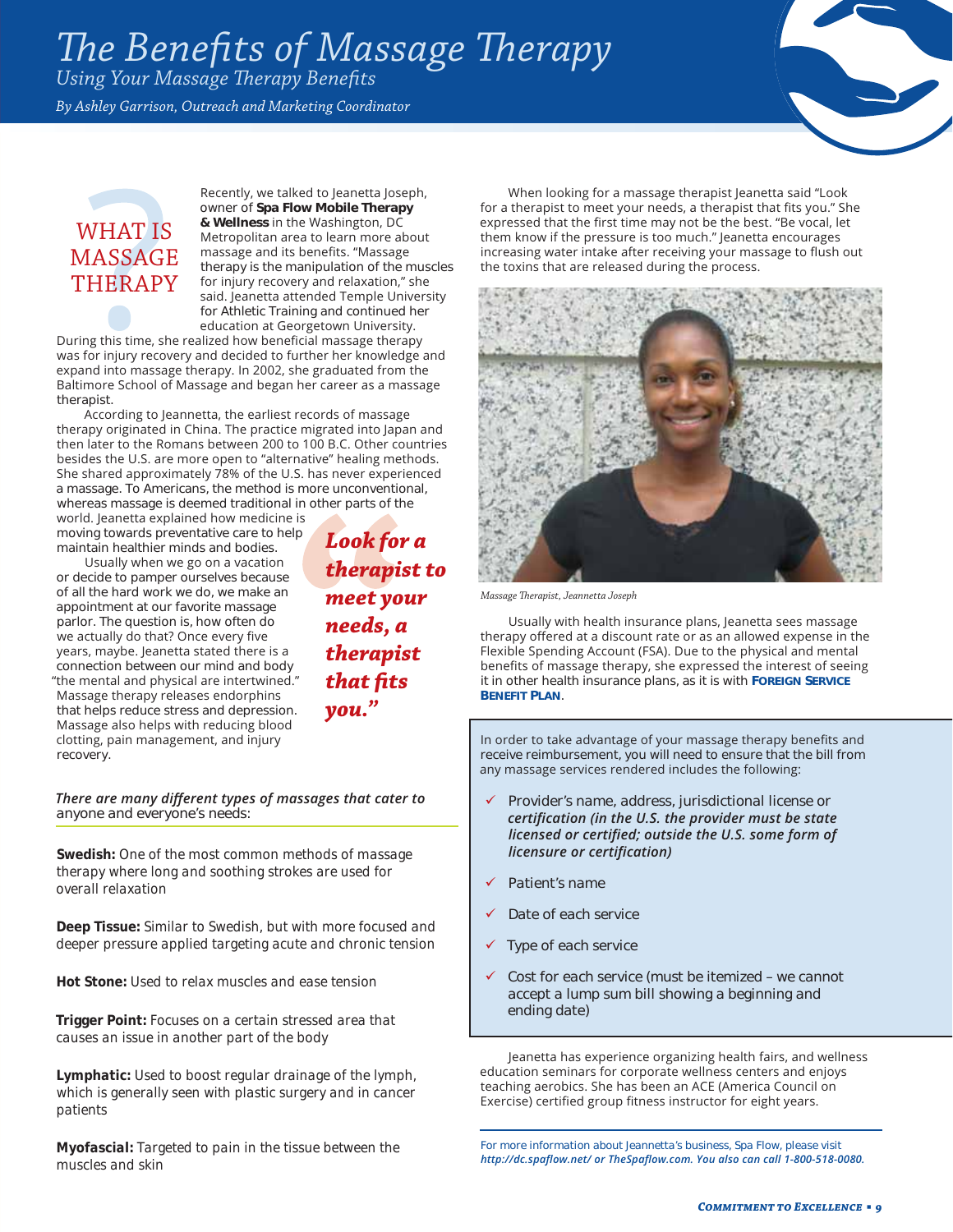# *Good News Stories A Thank You To AFSPA*



#### *AFSPA received this letter from a FSBP member who*  appreciated our assistance through a difficult situation:



experience with FSBP professionals. They managed our situation with kindness and bent over backwards to try to help us in a life and death matter. My husband was diagnosed five

years ago with aortic stenosis and at that time was told that it would progress and would need attention at some point

in the future. That crossroad came in late January 2015. From one week to the next, he became unable to walk a short distance without gasping for air.

From being a nurse myself and working with medical evacuation of Scandinavians from all over the world back to Scandinavia, I was familiar with different options.

The very next question then became, "Would the insurance cover my husband having the necessary procedure to correct the issue?"

That was when we turned directly

to FSBP for guidance and help. It was a Friday afternoon. But that did not deter the **FSBP** staff from moving every stone they encountered to review a predetermination. They showed us kindness, devotion, and incredible effort. We were touched and very grateful.

My husband had his procedure overseas five days later and all worked out perfectly. We flew back to Washington shortly after we had paid 30,000 Euros, which FSBP later covered in the full amount.

We want to express much gratitude and appreciation to everyone at FSBP who helped us through this challenging situation.

*From A Grateful Member and Spouse*

*We want to express much gratitude and appreciation to everyone at AFSPA who helped us through this challenging situation."* 

*A Good News Story from Express Scripts (FSBP's Pharmacy*  **Benefit Manager)** 



in supporting the **FOREIGN SERVICE BENEFIT PLAN** and their members at home and throughout the world.

THE SURFAM SERVICE SURFAM AND THE SURFAM AND THE SURFAM AND THE PLAN and their members at home and throughout the world.<br>
Recently, Melissa E., an Express Scripts<br>
Services Team in Tempe, AZ, assisted a family located in J Recently, Melissa E., an Express Scripts Senior Intervention Technician on the Expat Services Team in Tempe, AZ, assisted a family located in Japan, who was using Express Scripts for the first time. The member needed

to fill a prescription for herself and her daughter. After speaking with, and confirming the member information, it was determined that another prescription for her other child should have also been sent to us.



We did extensive research and we determined the second child's prescription was never received. The actual prescription should have been sent the previous month. The medication needed was of high importance and if the child did not receive it, she could be hospitalized because of withdrawal symptoms.

Melissa E. assisted the member with the information required to start the prescription process. She also worked with an Express Scripts Specialist Pharmacist, Kevin R. to expedite this process. After further review, the Specialist Pharmacist realized the medication had a black box warning for the child's age. Kevin R. worked diligently with the pharmacist in Japan and the prescriber. He even contacted past providers for the patient's medical history and medication use to ensure this medicine was safe for the patient to take.

After multiple outreaches to the prescribers, Express Scripts received the information needed to process the prescription. Throughout this time, Melissa E. remained in contact with the member and notified her of changes and the various efforts that were being made.

Express Scripts is dedicated to making the use of prescription drugs safer and more affordable for the FOREIGN SERVICE BENEFIT **PLAN** and their membership. The team sees this as a great honor and responsibility and looks for innovative ways to solve healthcare challenges for our membership in the U.S. and overseas. To that end, Express Scripts is focused on helping patients, caregivers, and providers make better decisions that achieve healthier clinical and financial outcomes.

# **OPEN SEASON HEALTH FAIR AT DEPARTMENT OF STATE**

You have asked us to include information about the Annual Department of State Open Season Health Fair.

There are two Health Fairs sponsored by the Department. The **FOREIGN SERVICE BENEFIT PLAN** will have representatives at both Health Fairs to answer your questions.

#### **DEPARTMENT OF STATE**

Harry S. Truman Building **Exhibit Hall** 23rd and C Streets, NW Washington, DC 20520 **Date: Wednesday, December 2, 2015** Time: 10:00am-2:00pm

#### **NATIONAL FOREIGN AFFAIRS TRAINING CENTER**

Wood Lobby 4000 Arlington Blvd. Arlington, VA 22204 **Date: Tuesday, December 1, 2015** Time: 10:00am-2:00pm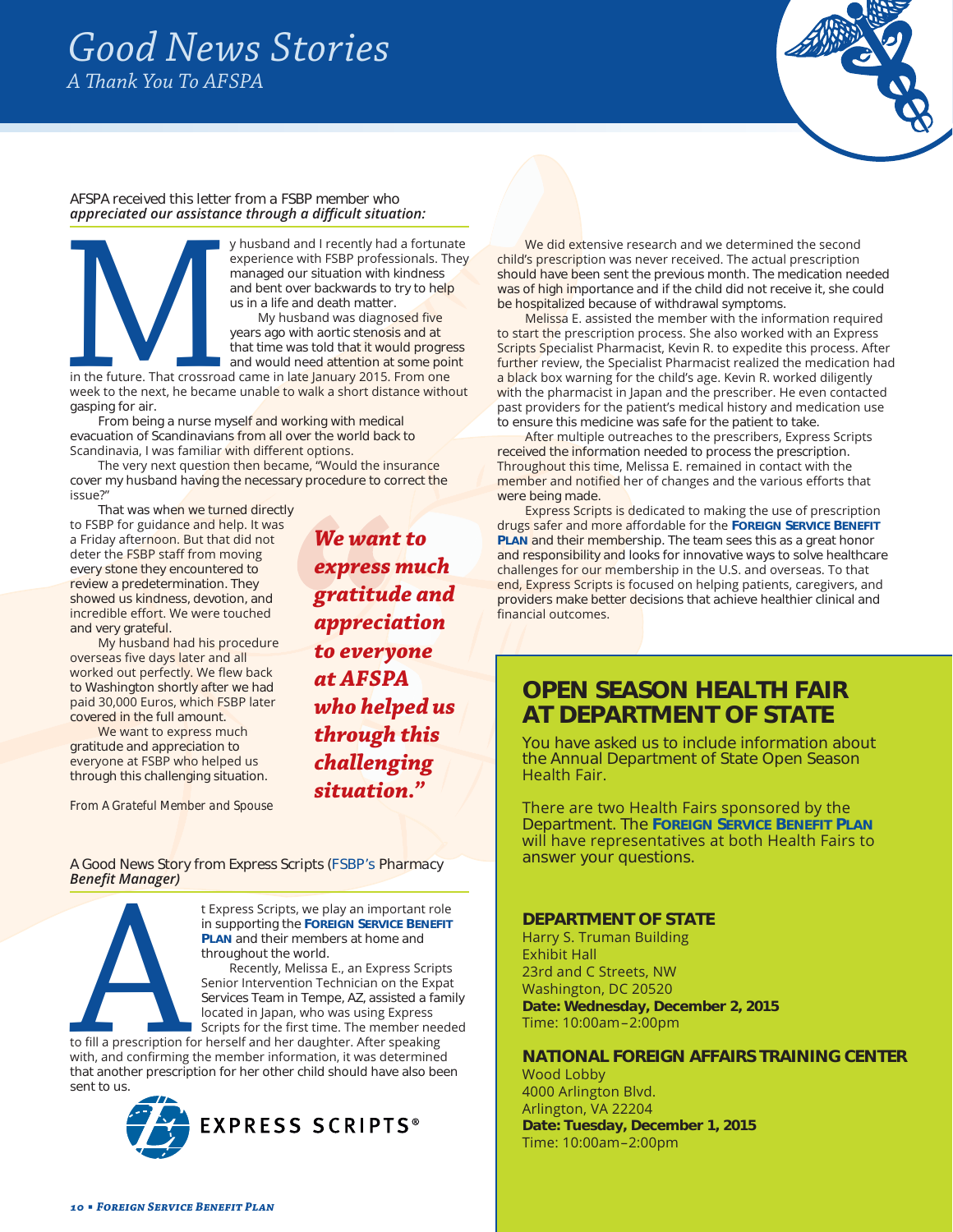# *Benefit Changes to the 2016 Foreign Service Benefit Plan*



*Below is a summary of the changes to the 2016 FOREIGN SERVICE BENEFIT PLAN. Please review the 2016 Brochure posted on our website www.AFSPA.org/FSBP for complete coverage information.* 

| <b>BENEFIT CATEGORY</b>                                                    | <b>DESCRIPTION OF BENEFIT CHANGE</b>                                                                                                                                                                        |  |  |  |
|----------------------------------------------------------------------------|-------------------------------------------------------------------------------------------------------------------------------------------------------------------------------------------------------------|--|--|--|
| <b>Network Providers</b>                                                   | Add Guam to the Plan's network of providers                                                                                                                                                                 |  |  |  |
| <b>Calendar Year Deductible</b>                                            | Increase the calendar year deductible for in-network providers and for providers outside the 50<br>United States from \$250 to \$300 per person and from \$500 to \$600 per family                          |  |  |  |
|                                                                            | Increase the calendar year deductible for out-of-network providers from \$300 to \$400 per person and<br>from \$600 to \$800 per family                                                                     |  |  |  |
| <b>Catastrophic Protection</b>                                             | Increase the catastrophic protection out-of-pocket maximum for in-network providers and providers<br>outside the 50 United States from \$4,500 to \$5,000 per person and from \$5,000 to \$7,000 per family |  |  |  |
|                                                                            | Increase the catastrophic protection out-of-pocket maximum for out-of-network providers from<br>\$6,000 to \$7,000 per person and from \$6,500 to \$9,000 per family                                        |  |  |  |
| Section 5(a). Medical<br>services and supplies &<br>5(h). Special features | Add an online program called myStrength™ to assist members in improving mental health<br>and well-being                                                                                                     |  |  |  |
| Section 5(a). Medical<br>services and supplies &<br>5(h). Special features | Enhance and rename the Plan's Wellness Program and Incentives to Simple Steps to<br>Living Well Together                                                                                                    |  |  |  |
| Section 5(f). Prescription<br>drug benefits                                | Use limited step therapy for certain non-specialty medications                                                                                                                                              |  |  |  |
| Section 5(f). Prescription<br>drug benefits                                | Eliminate coverage for most compound prescription medications                                                                                                                                               |  |  |  |
| Section 5(f). Prescription<br>drug benefits                                | Change copays and coinsurance for prescription drugs and add two new tiers for specialty drugs                                                                                                              |  |  |  |
| Section 5(f). Prescription<br>drug benefits                                | Add cholesterol management of traditional cholesterol medications through the use of home delivery                                                                                                          |  |  |  |

*This is a summary of the Plan's benefit changes. Please read the Plan's Official Brochure RI72-001. All benefits are* subject to the definitions, limitations, and exclusions set forth in our Plan Brochure.

#### *NEW!*

#### **FEHB SELF PLUS ONE ENROLLMENT TYPE Enroll during Open Season November 9 – December 14, 2015**

The Federal Employees Health Benefits (FEHB) Program will introduce the Self Plus One Enrollment Type effective January 2016. Self Plus One will cover the enrollee and only one designated eligible family member.

The same enrollee and family member eligibility as Self and Family applies to Self Plus One. Consider Self Plus One if:

- Your family is just you and your spouse.
- Your family is just you and your child (up to the age of 26).
- You and your spouse are enrolled currently in two Self Only options.

You should decide which enrollment type is best for you. If you want to change enrollment, you must take action this fall during the annual Federal Benefits Open Season that began November 2015, which was the first opportunity for you to change enrollment. Please keep in mind, you will not be enrolled automatically. The coverage under a Self Plus One enrollment will take effect beginning in January 2016.

The Office of Personnel Management has provided a list of frequently asked questions regarding the new Self Plus One insurance option under the FEHB Program. For more information, please visit OPM's website at *www.opm.gov/selfplusone*.



× ٠

### **FOREIGN SERVICE BENEFIT PLAN'S (FSBP)**

Co-branded Website *with Express Scripts Inc. (ESI)*

ESI has updated the **FSBP** co-branded website with a new option under the Price A Drug Feature Pharmacy Compare feature. It allows members to compare prices at up to three different retail pharmacy locations as well as the ESI Home Delivery pharmacy.

Retail pharmacies can charge different prices for drugs and members ultimately may pay more at one pharmacy. ESI works with network retail pharmacies to ensure fair pricing. An independent third party supplies the Average Wholesale Price (AWP) for each drug. If Pharmacy A charges more than the AWP, ESI requires them to lower the price to AWP. If Pharmacy B already is at the average or lower, ESI takes no action. This means you pay less.



#### **What does Commitment to Excellence mean to you?**

*"A Commitment to Excellence means that I will provide our members with the highest standard of customer service at all times. I show them that we care, by allowing them to feel at ease when addressing their needs and concerns. Building this type of rapport is not only essential for setting a precedence with members but for prospective members as well. Therefore, it is important that I stay committed to excellence and strive to achieve this each time I am assisting one of our members."*

**Lacretia Driver** *Health Benefits Officer for Four Years*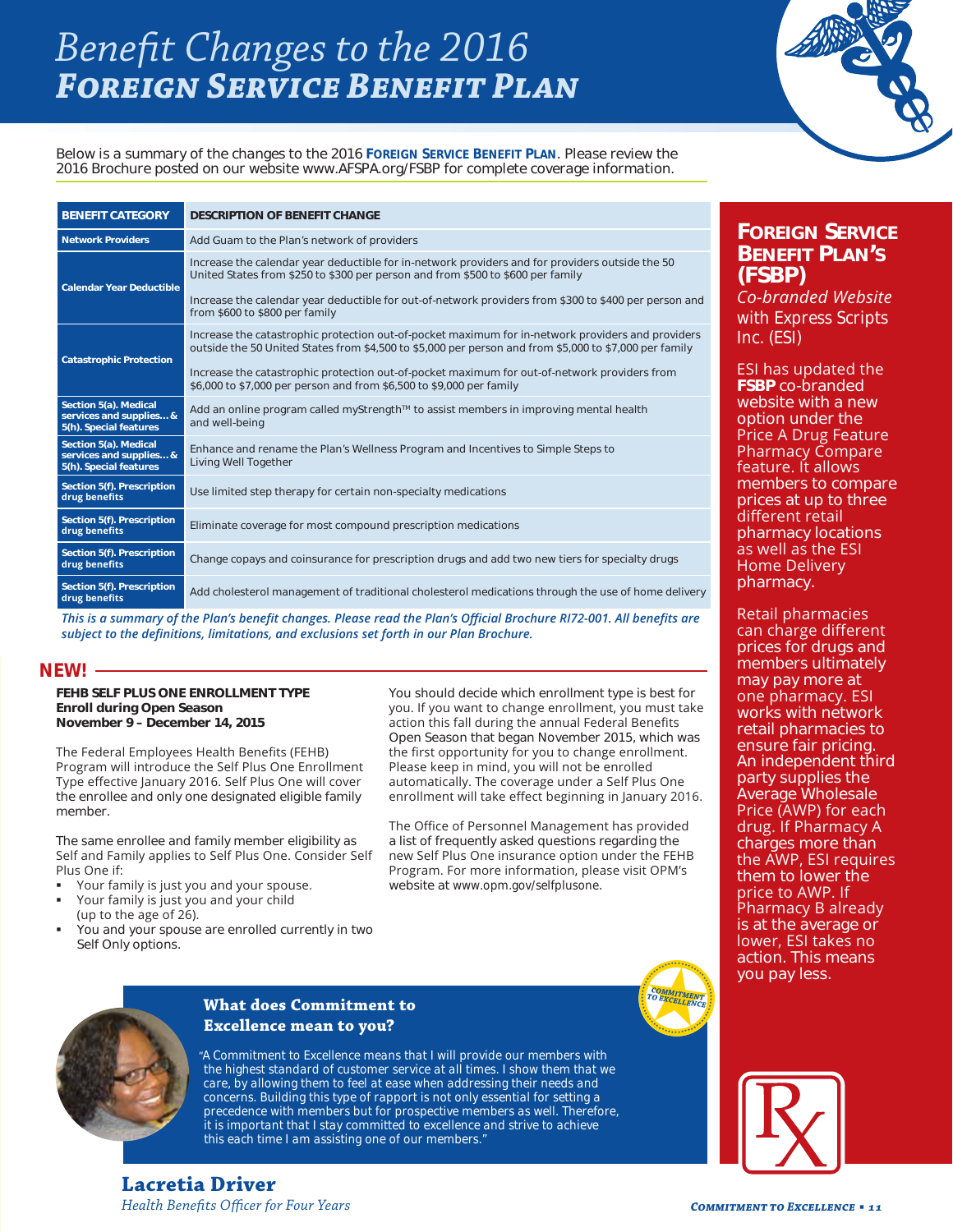# *Where Do I Go in Case I Need Urgent or Emergency Care?*

*Emergency rooms (ERs) have become overcrowded, often resulting in an increase in the time it takes to be seen by the appropriate health care professional. In addition, going to an ER when other venues are more appropriate can cost both you and the FOREIGN SERVICE BENEFIT PLAN (FSBP) extra money.* 

s outlined in<br>the *Centers for<br>Disease Conti*<br>*Prevention He*<br>*United States,*<br>"Emergency conting the United States. There were 130<br>emergency department visits in 20<br>accounting for about 4% of all hea the *Centers for Disease Control and Prevention Health, United States, 2012:* "Emergency care represents about 4% of all health care spending in the United States. There were 130 million emergency department visits in 2010, accounting for about 4% of all health care spending in the United States. The total number of visits to emergency departments increased 34% between 1995 and 2010 (from 97 million to 130 million visits.)"\*

Some patients may use the emergency room for primary care services, but research suggests that emergency rooms are not ideal locations for primary care because of the lack of continuity, coordination of care, and follow-up, as well as poor patient satisfaction due to long wait times in the emergency department. Because emergency departments may lack a medical history for the patient, they may run unnecessary tests. Further, emergency room care is usually more costly than care in physician offices and other outpatient care settings. On average, an emergency department visit for a nonemergency condition costs seven times more than a community health center visit.

As part of **FSBP's** motto of *"Caring for Your Health Worldwide,"™* we focus on bringing health care – the right kind at the right time – closer to our members. There are several types of providers available to you for urgent care and we make every effort to provide benefits to accommodate your choices. Not all medical situations require emergency care. Please see the accompanying chart to help you determine the most appropriate venue to receive care quickly.

Urgent Care Centers (UCCs) and Retail Medical Clinics (or Convenience Care Clinics) are popping up everywhere. UCCs are becoming a popular alternative to the hospital ER when your condition is not life threatening and does not require the resources and expertise of a true hospital emergency room or trauma center.



Additionally, your wait time generally is much less than at the hospital ER.

Convenience Care Clinics are a bit newer, but have gained popularity. They typically are located in neighborhood pharmacies, offer convenient hours and are staffed by nurses and/or nurse practitioners. They provide an excellent alternative to making a doctor's appointment, taking time off work, driving to and from the doctor's office, etc., when you just want to have someone check out a rash, to see if your child has an ear infection, or get a flu shot. Convenient Care Clinics are designed to handle non-emergency, basic health care services on a walk-in basis. The Convenience Care Clinics in the Plan's network include such facilities as CVS Minute Clinics and Walgreen's Take Care Clinics.

**FSBP** provides benefits for the treatment of accidental injuries and medical emergencies at both UCCs and Convenience

# *Emergency care represents about 4% of all health care spending in the United States."*

Care Clinics, in addition to ER settings, are designed to offer you time-saving convenience and money-saving benefits:

- For an accidental injury (see Section G*"Emergency services/accidents"* of our current Brochure), the Plan pays 100% of the Plan allowance for services rendered during the initial visit to an Urgent Care Center [or, a UCC], a Convenience Care Clinic or a physician's office.
- For a medical emergency (as distinct from accidental injuries), the Plan offers two non-ER options:
- 1. Urgent Care Benefit found in Section 5(d). This allows you the flexibility of receiving treatment for non-life-threatening conditions; i.e. back pain, ear ache, or a bad cold. Since most UCCs have evening hours, it may be more convenient to see them instead of taking time off work. If you go to an in-network urgent care facility or one outside the 50 United States, you pay \$35 with no deductible for your treatment. This not only saves you and the Plan the high cost of an ER visit, but you most likely will be treated more quickly. If your situation is not life threatening or does not need immediate medical attention, you should think about going to an urgent care facility.
- 2. Convenience Care Clinic Benefit found in Section 5(a). This allows you greater flexibility because of the variety of locations and hours of operation. If you go to an in-network convenience care clinic or one outside the United States you pay a  $$10$  copay with no deductible for your treatment. You also can get your routine covered immunizations at no cost when you use an in-network provider.

In addition to the above non-ER options, see the separate article on the next page on our 24-Hour Nurse Advice Line and 24-Hour Translation Line.

*\*Source: http://www.cdc.gov/nchs/data/hus/ hus12.pdf*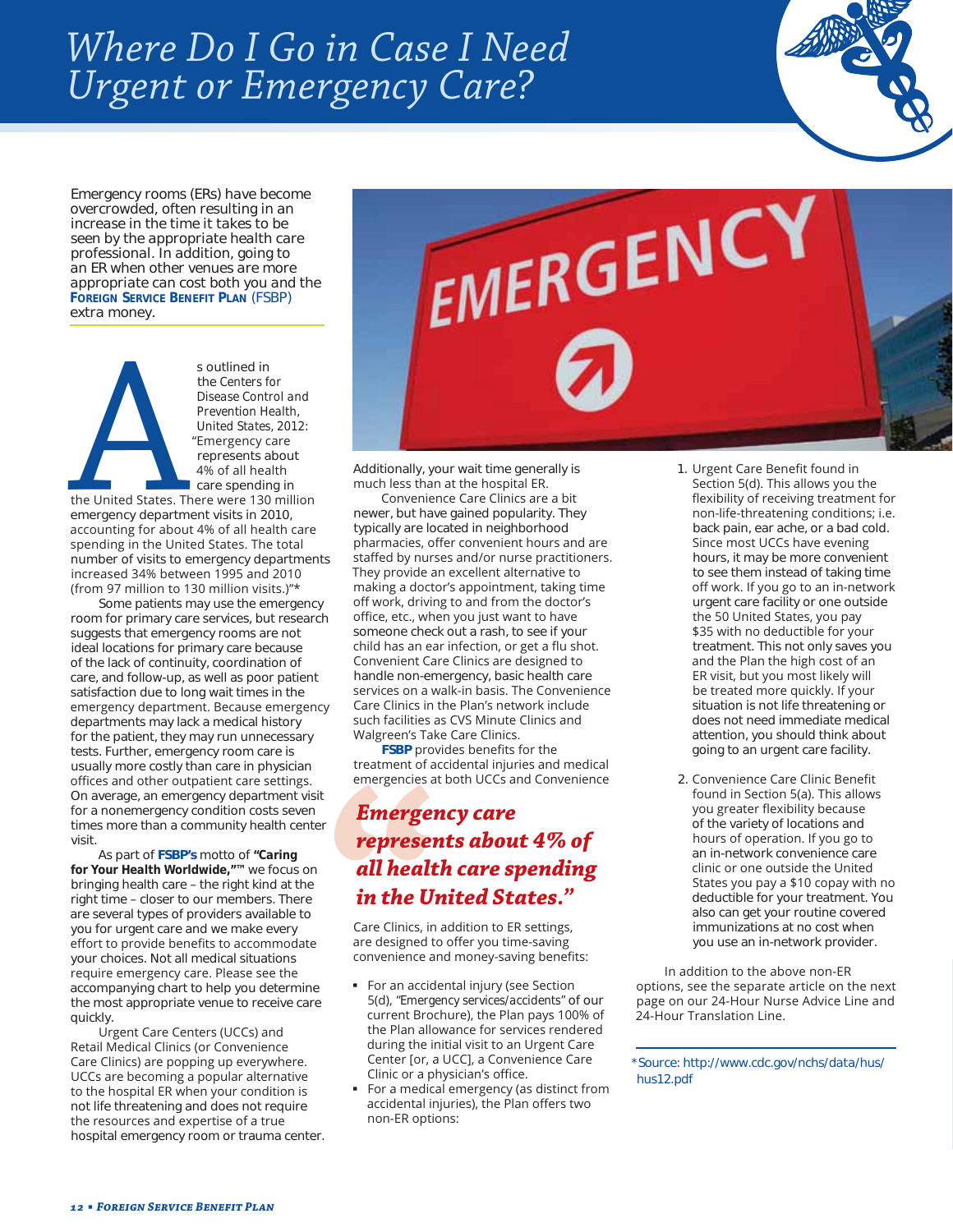# *IN CASE OF EMERGENCY*

Remember, emergency rooms are designed to handle serious medical situations. If you find yourself in *need of emergency care, you should dial 911 or go to the nearest hospital emergency room.*

|                                         | <b>URGENT CARE CENTER</b><br>(UCC)                                                                                                                                                                                                                                                  | <b>RETAIL MEDICAL CLINIC</b><br><b>(AKA CONVENIENCE</b><br><b>CARE CLINIC)</b>                                                              | <b>EMERGENCY ROOM</b><br>(ER)                                                                                                                                               |
|-----------------------------------------|-------------------------------------------------------------------------------------------------------------------------------------------------------------------------------------------------------------------------------------------------------------------------------------|---------------------------------------------------------------------------------------------------------------------------------------------|-----------------------------------------------------------------------------------------------------------------------------------------------------------------------------|
| <b>WHAT IS IT</b>                       | Health centers located in<br>UCCs offer quality medical<br>pharmacies, grocery stores<br>care for illnesses and injuries<br>and other retail stores to treat<br>and are open often until 10 pm<br>common illnesses and are open<br>and on weekends<br>usually evenings and weekends |                                                                                                                                             | A group of rooms in a hospital<br>created to treat emergency con-<br>ditions, usually open 24 hours a<br>day, seven days a week                                             |
| <b>WHEN TO GO</b><br><b>IN GENERAL</b>  | When you can't get in to see your<br>doctor and you need care for an<br>For small problems when<br>unexpected illness or injury that<br>you can't see your family<br>does not pose a serious danger<br>doctor right away<br>to your health                                          |                                                                                                                                             | When you experience an injury,<br>sickness or mental illness that<br>happens suddenly and requires<br>immediate care                                                        |
| <b>EXAMPLES OF</b><br><b>WHEN TO GO</b> | You have a sports injury and it's<br>after your doctor's office hours<br>You need stitches for<br>a non-critical injury<br>You have a chronic problem, like<br>a sore throat or back pain, that<br>isn't improving and can't wait<br>until your doctor is available                 | Minor sicknesses, like rashes,<br>earaches, sore throats, stomach<br>aches and other problems<br>Flu shots, vaccinations<br>and other shots | Experience difficulty breathing<br>Are bleeding excessively<br>Suspect a heart attack or stroke<br>Have severe burns or<br>acute stomach pain<br>Experience unconsciousness |
| <b>ADVANTAGES</b>                       | Save time and money                                                                                                                                                                                                                                                                 | Convenience when you can't<br>get in to see your doctor for a<br>small problem                                                              | An ER is the only place to go for<br>treatment in a true emergency                                                                                                          |

*Source: Aetna, 2015*

### **THE FOREIGN SERVICE BENEFIT PLAN'S NURSE ADVICE LINE AND TRANSLATION SERVICE ARE ON CALL FOR YOU 24/7**

It is not always easy to know what to do when you or a family member gets sick. Emotions can get in the way of making the best choices. That is why the **FOREIGN SERVICE BENEFIT PLAN (FSBP)** has help available for you around the clock.

#### **NURSE ADVICE LINE**

You can discuss any health concerns confidentially with a registered nurse by calling **FSBP's** 24-Hour Nurse Advice Line. The nurse will assess your symptoms and help you decide on the right level of care. Call 1-855-482-5750 or 1-704-834-6782 and select option 1 to speak with a nurse. Also, you can send a secure e-mail or have a secure online chat. Visit *www.AFSPA.org/FSBP* and click on "My Online Services<sup>sM</sup>." Once you log on, select "Wellness Tools" and then "Nurse Advice Line."



#### **What does Commitment to Excellence mean to you?**

*"Commitment to Excellence is the determination to ensure a quality of service that is consistent with you and your company's core values. You must carry an enthusiastic attitude towards each task because excellence does not happen by accident."*

> **Matthew Bess**  *Accountant for Seven Years*

#### **ER TRANSLATION SERVICE FOR URGENT OR EMERGENCY SITUATIONS**

When you are overseas, you have 24/7 access to a translation service to assist you in discussing your urgent health-related condition. This can be used for accidents and medical emergencies that require immediate attention while in a hospital Emergency Room with a foreign health care professional. Call 1-855-482-5750 or 1-704-834-6782 and select option 2 to speak to an interpreter.

**FSBP** is committed to helping you make the most of your health care benefits. Your current Plan ID card, with the Aetna logo, indicates the numbers referenced above on the back.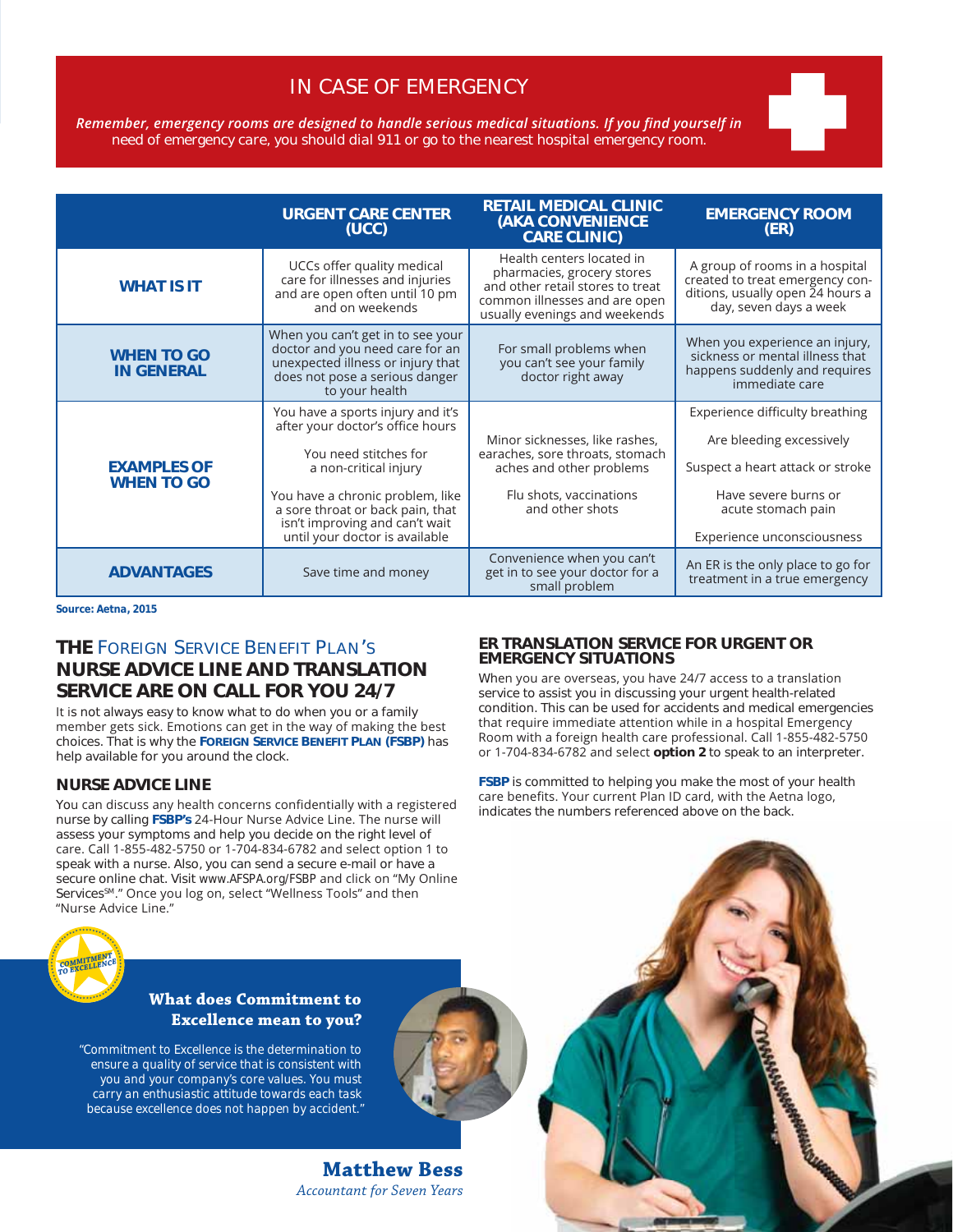# *Focus on Partners*





# **Specialist Pharmacists Improve Outcomes**

*By David Muzina, MD* 

*Specialist pharmacists at Express Scripts close more gaps in care by focusing their expertise on a single disease. Here is a*  real-world example:

Within the Express Scripts Therapeutic Resource Centers (TRCs), specialist pharmacists develop superior clinical expertise by focusing their knowledge and training on a single disease. And when they put their unique knowledge to use for patients, this specialization can mean the difference between life and death.

Just ask Nicole Brookbank-Mizer, one such specialist pharmacist at Express Scripts.

#### *Filling Gaps in Care*

Nicole recently spoke with a patient who had not filled two of her prescriptions for blood pressure medications. As a cardiovascular pharmacist, Nicole immediately recognized what we call a clinical gap in care – the patient was at risk of serious problems resulting from uncontrolled high blood pressure, such as an increased risk of heart attack or stroke.

So Nicole did what specialist pharmacists do best. She got to the root of the issue.

#### *The Impact of Side Effects on Adherence*

The patient was experiencing several side effects - dizziness, headache, flushing, and nausea. The dizziness was especially bad and was affecting her everyday activities. The patient had tried several different medications with similar problems. She felt disheartened and unsure about who to call. She was self-adjusting the dosage for one of the medications based on her blood pressure readings, taking it only when she felt it was "needed."

"We had a long conversation about the importance of keeping her blood pressure consistently in check and focused on potential causes for the dizziness," Nicole says.

Nicole gave the patient options for alternative therapies and suggested that she make a follow-up appointment with her physician. Based on the patient's past medical history, Nicole also asked her to consider seeing a specialist to rule out other possible causes for the dizziness.

#### *A More Engaged Patient*

The two spoke again a couple weeks later. They discussed adjustments to the medication therapy, based on the patient's physician visit, and how well her symptoms and side effects were being controlled.

What was striking to Nicole was the difference in the patient's attitude toward her own care.

"She remembered me, and was happy to hear from me," Nicole says. "She had much of the information written down and organized for easy reference. It was good to see that she remained invested in her own health and well-being."

#### *Why They Do It*

Nicole has been a specialist pharmacist for several years and loves being able to share her clinical knowledge and help solve patients' problems that may otherwise go unaddressed. But it can be difficult.

"Sometimes conversations with patients can unveil very sensitive subjects, such as loneliness due to the loss of a loved one or helplessness associated with financial hardship. And that can be challenging emotionally," Nicole says. "But I have a unique opportunity to interact with patients on a daily basis.

"It is so rewarding to be able to touch the lives of so many people. Every patient has a unique story, and I love being a part of their journey toward a happy and healthy life. It feels amazing to leave patients with a lasting impression of a pharmacist who cares."

*It is so rewarding to be able to touch the lives of so many people. Every patient has a unique story, and I love being a part of their journey toward a happy and healthy life."*

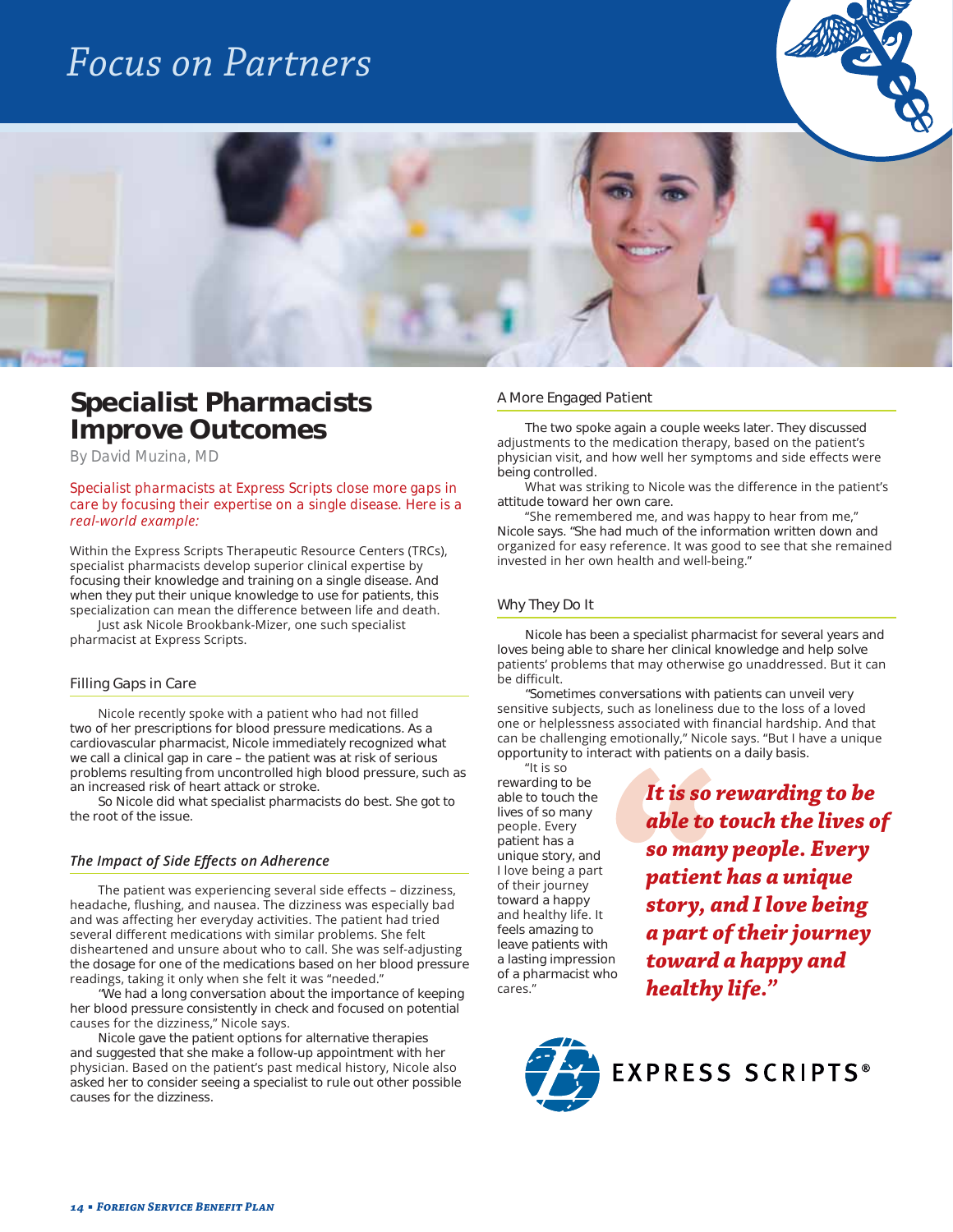# *Exciting Changes To Our Wellness Program*



Many years ago, FSBP changed from being an insurance plan that just paid benefits for services **rendered as a result of illness/accident. We shifted to a health plan that focused on health and wellbeing. The ultimate goal is to keep you healthy.** 

We are excited to tell you about the FOREIGN SERVICE BENEFIT **PLAN'S (FSBP)** new wellness program, called **Simple Steps to Living**  Well Together. By following the simple steps below (beginning in January 2016), you can earn up to \$250 in wellness incentives! Please see the Plan's 2016 Wellness Brochure included in this Open Season packet you received (if you are a Plan member) or review the Plan's 2016 FSBP Brochure online at www.AFSPA.org/FSBP, both of which explain the Program in greater detail:

Step 1: Complete the Plan's Health Risk Assessment (HRA) online through My Online Services or by calling 1-866-237-1442 or 1-479-973-7149. After you complete the HRA, you can obtain a \$100 gift card from a variety of merchants/retailers.

Step 2: Complete a Biometric Screening at a Quest Diagnostics Patient Service Center or obtain the screening from your physician by having your physician complete a Biometric Screening Physician Results Form and submit it to Quest Diagnostics. A Biometric Screening is done generally during a routine physical examination. You must complete the HRA to be eligible for this incentive. Note: The gift card incentives may have tax implications. Please consult your tax advisor.

**Step 3:** Complete a Healthy Action as described in the Wellness Brochure by participating in one of the Plan's many wellness programs and earn \$50 to be deposited in a Wellness Incentive Coventry Fund Account to reimburse you for certain unreimbursed medical expenses. You must complete the HRA and the Biometric Screening to be eligible for this incentive.

# **Wellness Works**

Two of **FSBP's** most popular wellness programs bring impressive results.

Check out these results from participants in the Trestletree telephonic coaching program:

- 10 pounds the average weight loss
- 1.6 points the average reduction in BMI
- 42% increase in the number of participants exercising regularly
- 39% increase in the number of people eating well

And these from participants in our Canary Health Virtual Lifestyle Management program:

- 4.9 pounds the average weight loss
- 25% of participants lost more than 5% of their body weight

You can get results too!

These programs are available to all **FSBP** members. For more information, please call 202-833-4910 or visit www.AFSPA.org/FSBP.

# **Why You Should Care About Medical Codes**

Below is a summary of an article on Aetna's (the FOREIGN SERVICE BENEFIT PLAN'S administrator) website (https://news.aetna.com/care-medical-codes/).

edical codes<br>
matter to you<br>
because priv<br>
insurers,<br>
Medicare, an<br>
other health<br>
care payers<br>
will reject am<br>
calims using<br>
or after October 1. If your doctor's office<br>
has not moved yet to a new, nationwide matter to you because private insurers, Medicare, and other health care payers will reject any claims using

outdated codes for any care delivered on or after October 1. If your doctor's office has not moved yet to a new, nationwide medical coding system (ICD-10) that went into effect on October 1, the claim your doctor submits could be rejected. This change has been in the works for years, but Health and Human Services has delayed it twice (last year, at the order of Congress) to give health care providers more time to change over to the new codes. The codes are used to identify a patient's conditions, diagnoses, and treatments. They affect both payment and quality measures, so they are a central component of the health care system. Aetna has tested its systems and is ready

to accept the ICD-10 codes to pay claims as usual using the new codes.

#### **If you are using a doctor or hospital in your health plan's network, you could wait longer to get your bill.**

You should owe the same amount you would have paid under the old coding system. If they send your plan a claim using the old codes, it will be rejected. The doctor's office should resolve any code issues with your health plan before billing you. Let your doctor's office know you will pay your share once they have resubmitted the claim using the new codes, and your health plan has told them what you still owe.

#### **If you chose a doctor or hospital that is not in your health plan network, they could ask you to pay a rejected bill up front.**

Out-of-network doctors and hospitals do not have any agreements with your health insurance plan, and they can charge you whatever they want. If this happens, you

should call your health plan and ask why the claim was rejected. If it was because of a coding problem, call the billing office. Ask them to resubmit using the new codes before billing you.

#### The codes should not affect the **care you receive.**

Doctors send diagnosis codes when they are asking a health plan to approve coverage of a treatment or medicine ahead of time. However, Aetna wouldn't reject one of these requests just based on the code. If the code doesn't seem to match with the request, Aetna discusses it with the doctor, and updates the request if needed. Aetna follows this process today when there is any question about a diagnosis, and it does not result in substantial delays for members.

#### **NOTE:** The **FOREIGN SERVICE BENEFIT PLAN**

will process claims from foreign providers as we usually do. The transition to ICD-10 will not affect these claims.